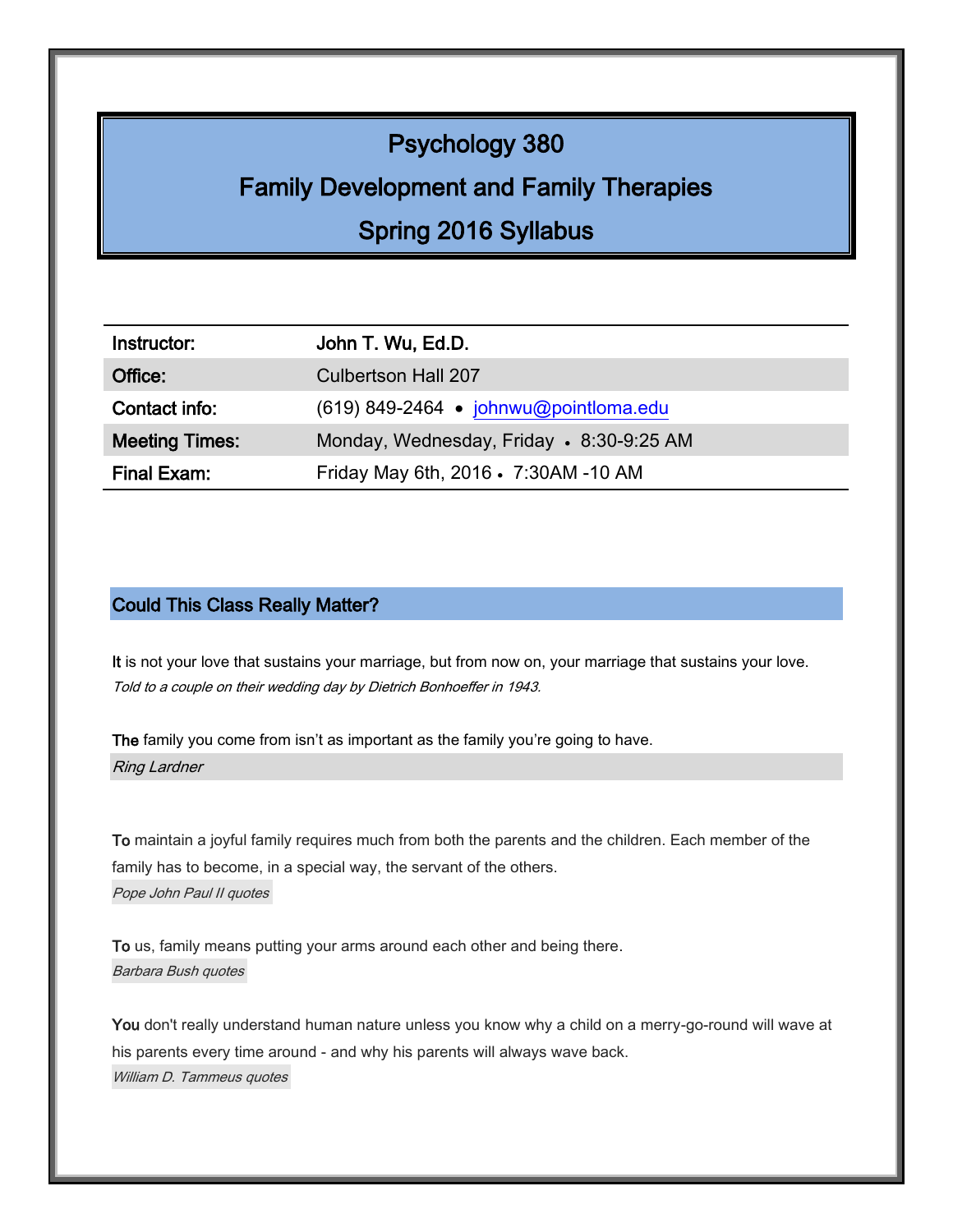One thing most people agree on is that the family is important. No matter how much money, fame, status, or power we acquire, it is our families that we treasure most at life's end.

This class is designed to explore how healthy families operate, and how unhealthy families can get better. This class will show you the common mistakes people make that undermine their odds of having great families. This class will matter to you because it can give you a map to becoming better partners, spouses, and parents.

## Course Objectives:

- Expose students to theological ways of thinking about the family.
- Expose students to the importance of the family and impacts of divorce.
- Introduce the common theoretical orientations in family therapy.
- Introduce special topics such as substance abuse and child abuse.
- Expose students to community consultation models such as marriage education and pre-marital couple's preparation.
- Increase students' understanding of their own family dynamics.

### Student Learning Outcomes:

By the end of this course you will be able to…

- Describe seven family theories and their core concepts and techniques.
- Critique the impact of marriage, divorce, and cohabitation.
- Describe families from a theological perspective.
- Summarize marriage education in the areas of mate selection, premarital preparation, and divorce prevention.
- Compare concepts of family therapy to your own family.
- Predict possible impacts to your future family based on your own family analysis.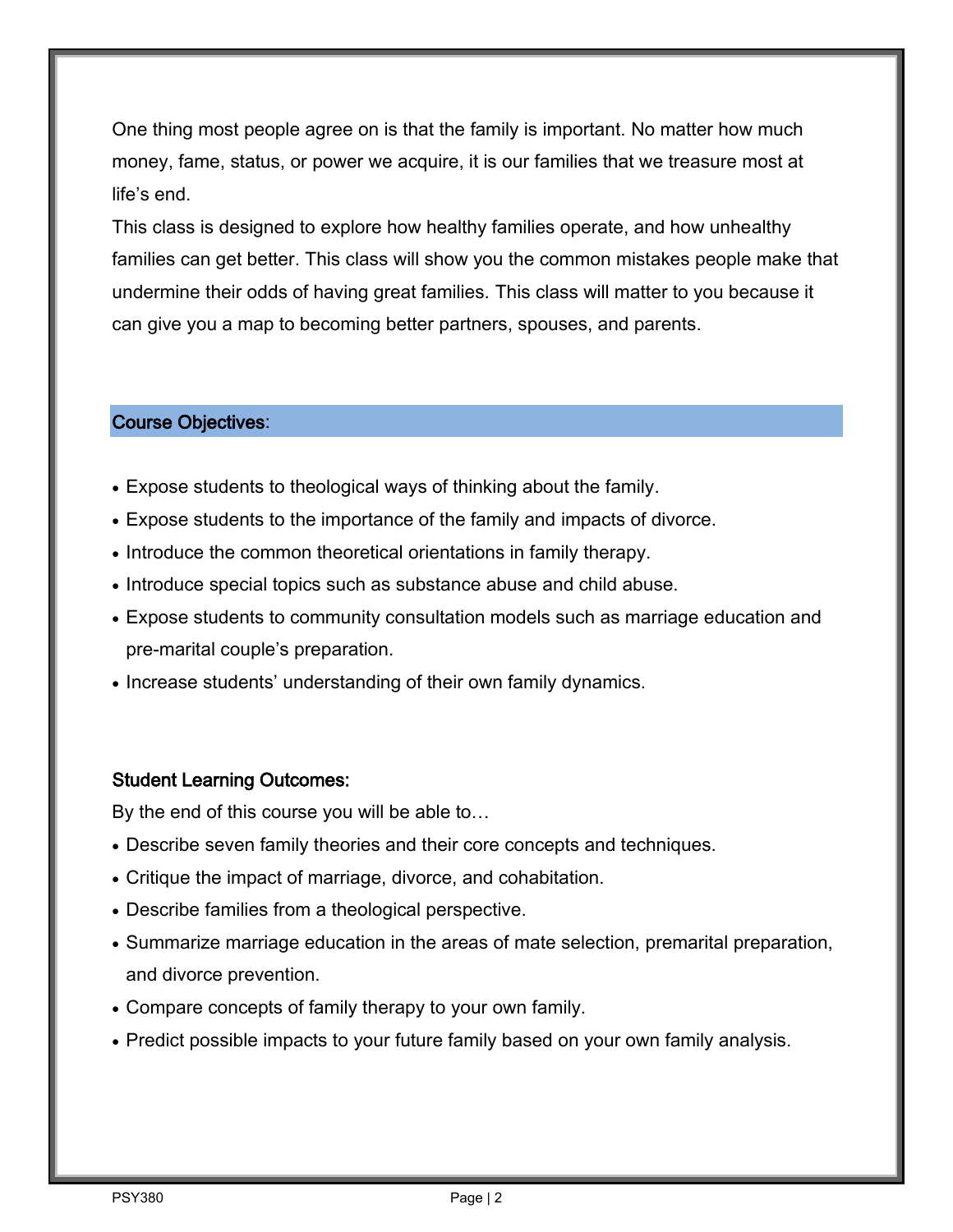These objectives will be achieved through your diligent study of the assigned readings, lectures given, videos shown, group presentations, and key written assignments.

## Readings:

Our course will use two books and one recommended book:

- Nichols, M., and Schwartz, R. (2014). Essentials of Family Therapy, 6<sup>th</sup> Ed. Pearson: Boston.
- Gottman, J. M. and Silver, N. (2000). The Seven Principles for Making Marriage Work: A Practical Guide from the Country's Foremost Relationship Expert.
- Supplemental readings accessed through Canvas.

Recommended book : Yoyo Dad 2: Dating Well in an Up and Down World. (Search Amazon for "Yoyo Dad" ).

## Grading:

The final grade will be based on a combination of five exams, two papers, one book journal, and one final. Students may drop the lowest of the first five exams but must take the final.

|                              | <b>Points</b> | <b>My Score</b> |
|------------------------------|---------------|-----------------|
| Exam 1                       | 80            |                 |
| Exam 2                       | 80            |                 |
| Exam 3                       | 80            |                 |
| Exam 4                       | 80            |                 |
| Exam 5                       | 80            |                 |
| Genogram Project             | 35            |                 |
| <b>Family Analysis Paper</b> | 55            |                 |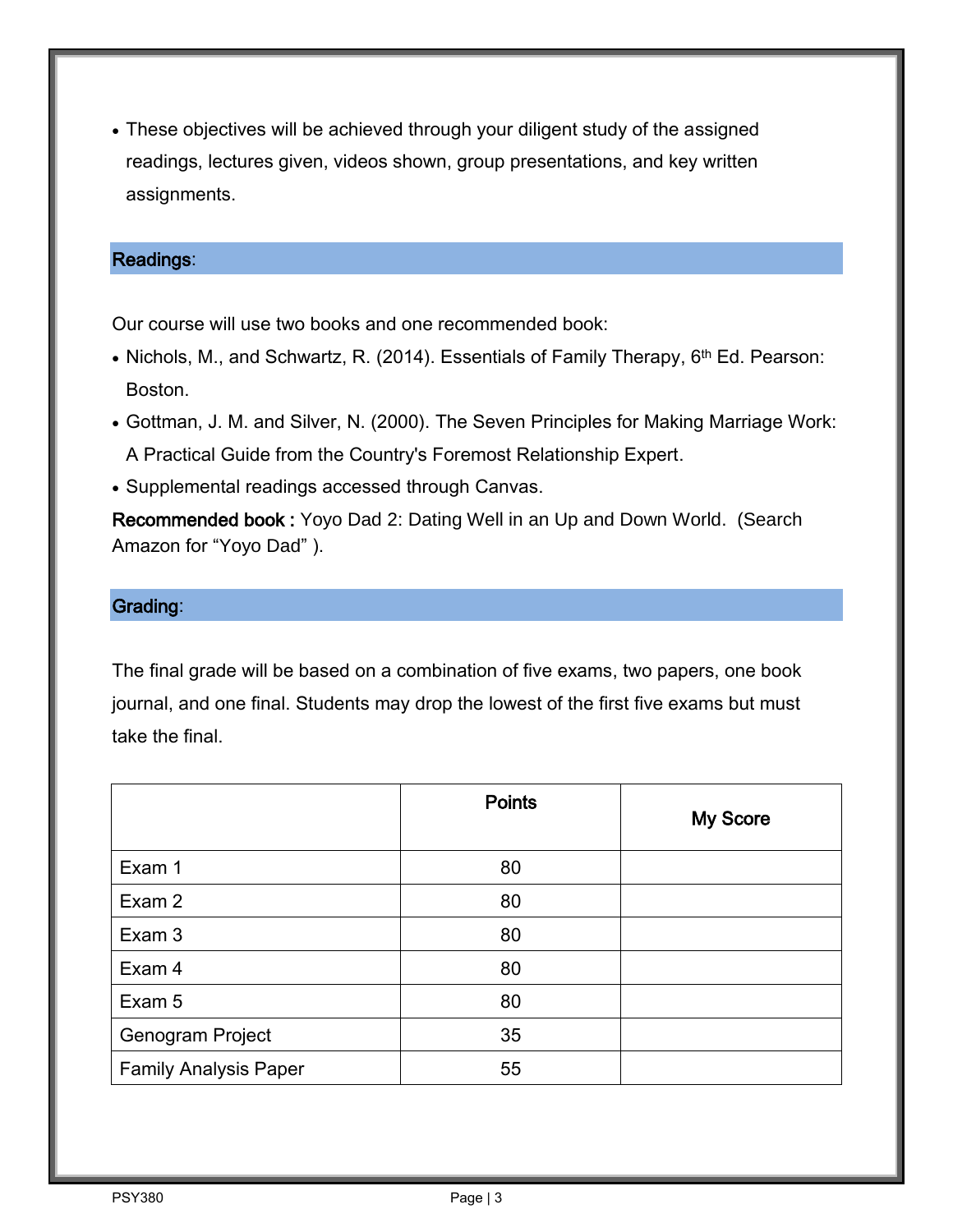| Gottman Book Journal     | 40  |  |
|--------------------------|-----|--|
| Comprehensive Final Exam | 120 |  |
| Total                    | 570 |  |

## PSYCHOLOGY DEPARTMENT NORMAL CURVE GUIDES

| Z Score |         |                |       |       | <b>Percentage Score</b> |         |
|---------|---------|----------------|-------|-------|-------------------------|---------|
| A       | 1.33    | 0.0918         | 9.2%  |       | $A =$                   | 93-100% |
| A-      |         | 0.1587         | 6.7%  | 15.9% | A -                     | 90-92%  |
| B+      | 0.67    | 0.2514         | 9.3%  |       | B+                      | 88-89%  |
| B       | 0.33    | 0.3707         | 11.9% |       | B                       | 84-87%  |
| $B -$   | O       | 0.5            | 12.9% | 34.1% | B -                     | 80-83%  |
| $C+$    | $-0.33$ | 0.6293         | 12.9% |       | $C +$                   | 77-79%  |
| C       | -1      | 0.8413         | 21.2% |       | С                       | 70-76%  |
| $C-$    | $-1.33$ | 0.9082         | 6.7%  | 40.8% | C -                     | 65-69%  |
| D+      | $-1.67$ | 0.9525         | 4.4%  |       | D+                      | 62-64%  |
| D       | $-2$    | 0.9772         | 2.5%  |       | D                       | 55-61%  |
| D-      | $-2.33$ | 0.9901         | 1.3%  |       | D -                     | 50-54%  |
| F       | $-2.33$ | $\overline{1}$ | 1.0%  | 9.2%  | F                       | 49%     |
|         |         |                |       |       |                         |         |

| Z Score |       |       |       |         | <b>Percentage Score</b> |
|---------|-------|-------|-------|---------|-------------------------|
| 918     | 9.2%  |       | $A =$ | 93-100% |                         |
| 587     | 6.7%  | 15.9% | A -   | 90-92%  |                         |
| 514     | 9.3%  |       | $B +$ | 88-89%  |                         |
| 707     | 11.9% |       | B     | 84-87%  |                         |
|         | 12.9% | 34.1% | $B -$ | 80-83%  |                         |
| 293     | 12.9% |       | $C +$ | 77-79%  |                         |
| 413     | 21.2% |       | C     | 70-76%  |                         |
| 082     | 6.7%  | 40.8% | $C -$ | 65-69%  |                         |
| 525     | 4.4%  |       | D+    | 62-64%  |                         |
| 772     | 2.5%  |       | D     | 55-61%  |                         |
| 901     | 1.3%  |       | D -   | 50-54%  |                         |
|         | 1.0%  | 9.2%  | F     | 49%     | or below                |
|         |       |       |       |         |                         |

The student will receive the higher grade between Z Score and Percentage Score grade calculations. A minimum of 50% is needed to pass the course.

Grades will be based on the Psychology departmental standards for upper division courses. The professor reserves the right to adjust the scale if needed. Students are expected to participate in discussions. In the event a student's final grade is within three points of the next grade, classroom participation will be considered in assigning the final grade.

All examinations except the final are non-comprehensive and will cover the text, lecture, and video material. The format of the examinations may consist of multiple choice, fill-in,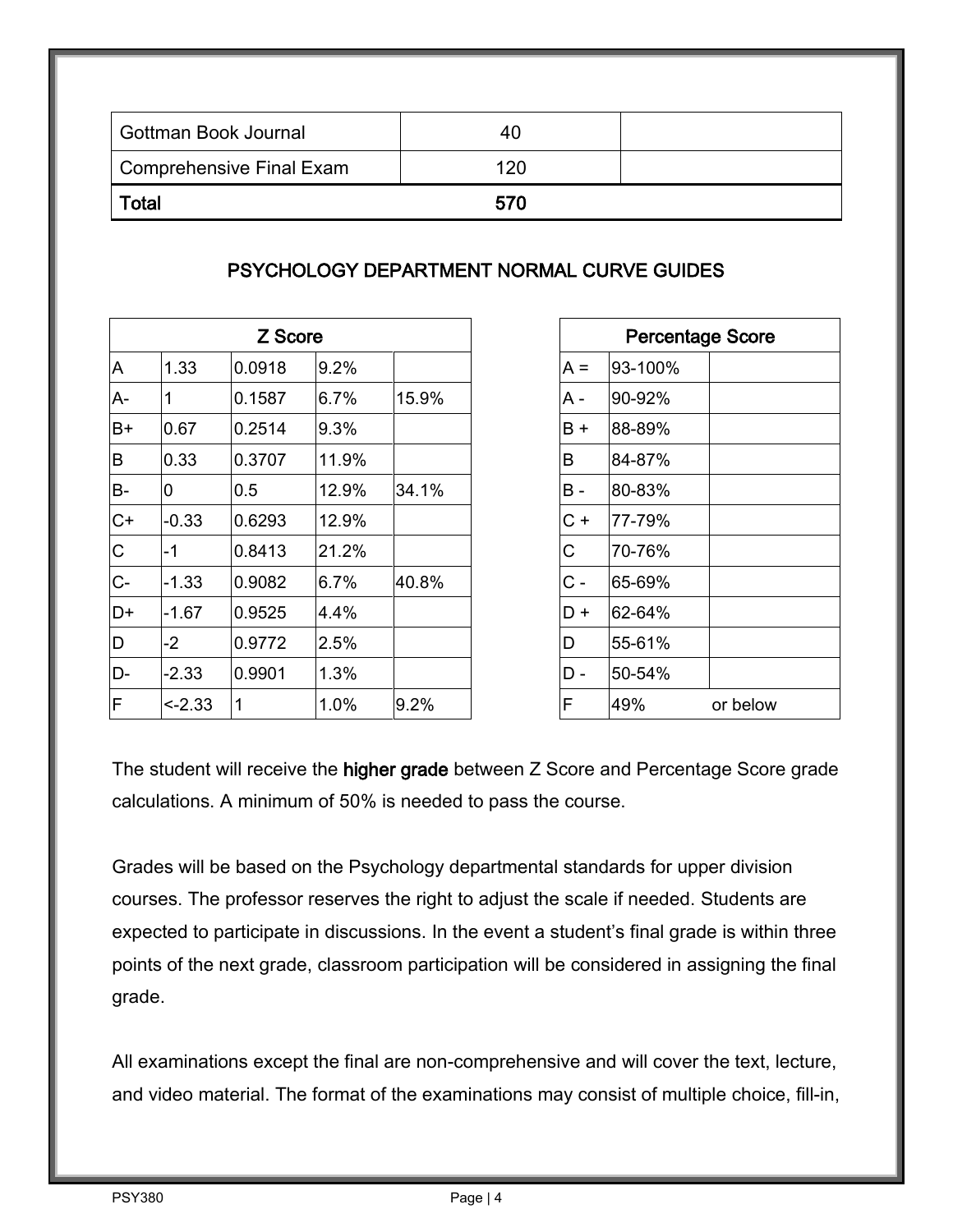short answer, and essay questions. The final is comprehensive. No make-up exams will be given without the prior approval of the instructor. If an exam is missed without an authorized excuse, that exam will be the dropped exam.

#### Assignments:

#### There are three individual written assignments:

- a. The first written assignment is a detailed genogram of your family that extends at least three generations. This is worth 35 points. This project should have two sections. One section will show all family members in a genogram (and include important features such as marriage, separation, divorce, alcoholism, abuse, mental illness, etc.). On the genogram include a key that shows history of alcohol, mental illness, major health concerns, etc. Show this key even if your family does not have these issues so that it is clear you assessed the issues. A second section will show your immediate family and your parents and their parents in a structural chart (who is close to whom?). Please break the structural chart into pieces to show the specific relationships – not one large structural chart showing everyone at once.
- b. The second written assignment is the signature assignment of the course: a family/biography assessment. Using class lectures and readings, you will write an analysis of either your personal family (at least three generations) or another family you know extremely well. You may choose any theoretical orientation (or blend of orientations). 55 points / approximately 10 pages.

Analysis should include the following:

- 1. A brief overview of the theory used.
- 2. What is the structure of the family (e.g., is it open, closed, close or distant? How did your parents get along with each other and their parents? How did you get along with them?).
- 3. Strengths and weaknesses.
- 4. Family myths.

8. Think about how your family impacted you in good ways and not so good ways. What lessons do you wish to bring into your future family? Based on your family analysis and your previous romantic patterns, what do you need to guard against in your future romantic relationships? Ask someone who knows you well (not a dating partner) what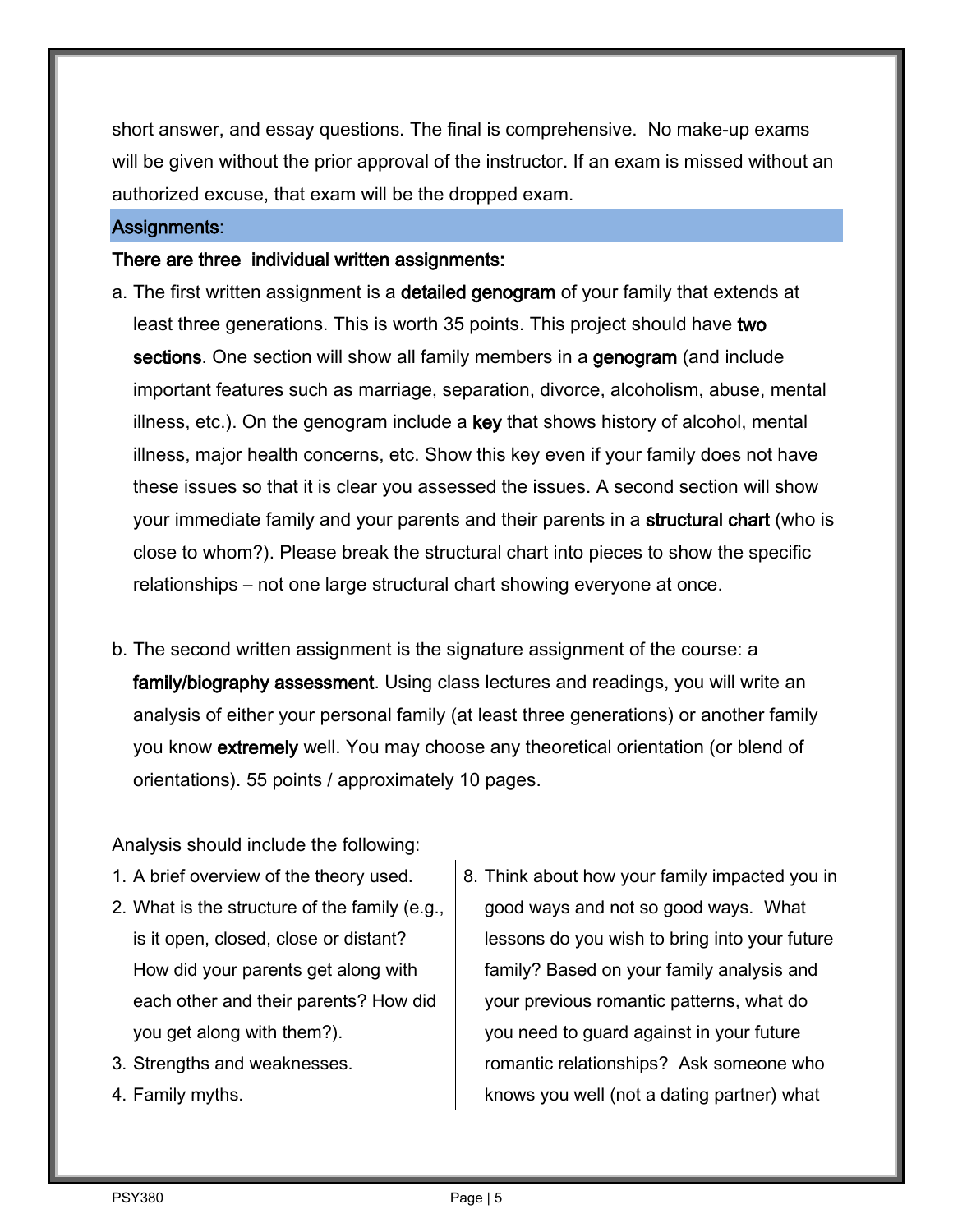- 5. Gender and ethnicity rules.
- 6. Experiences with death.
- 7. Restructure your family using your theory. How would it be different?

they recommend you remember when you choose a mate and build a family.

9. When your own child is 25 years old, what do you hope he or she will say are the most important things he or she learned from you? What do you need to do now to help make that happen?

C. The third assignment is a book journal on the Gottman book, The Seven Principles for Making Marriage Work. Write one page for each chapter summarizing the key ideas, and giving your opinion of the material. You will have 11-12 pages total, but should think of this as a lightly graded journal, not a well-crafted paper. An alternate assignment is that you can make a video where you teach Gottman's Seven Principles to a group of engaged couples. This should be creative, and each principle should be clearly described and explained. The length should be 5-10 minutes total, and you will upload the Youtube link on canvas. Either assignment is worth 40 points.

The requirements are as follows:

- \*Use 8  $\frac{1}{2}$  by 11 paper, typewritten, on one side only.
- \*Place the title and your name on the top of the first page.
- \*Use double spacing and one inch margins.
- \*All late papers lose 10% per week late; no papers will be accepted after the last day of classes.
- \*\*Papers will be submitted electronically on Canvas. The genogram assignment will be turned in during class.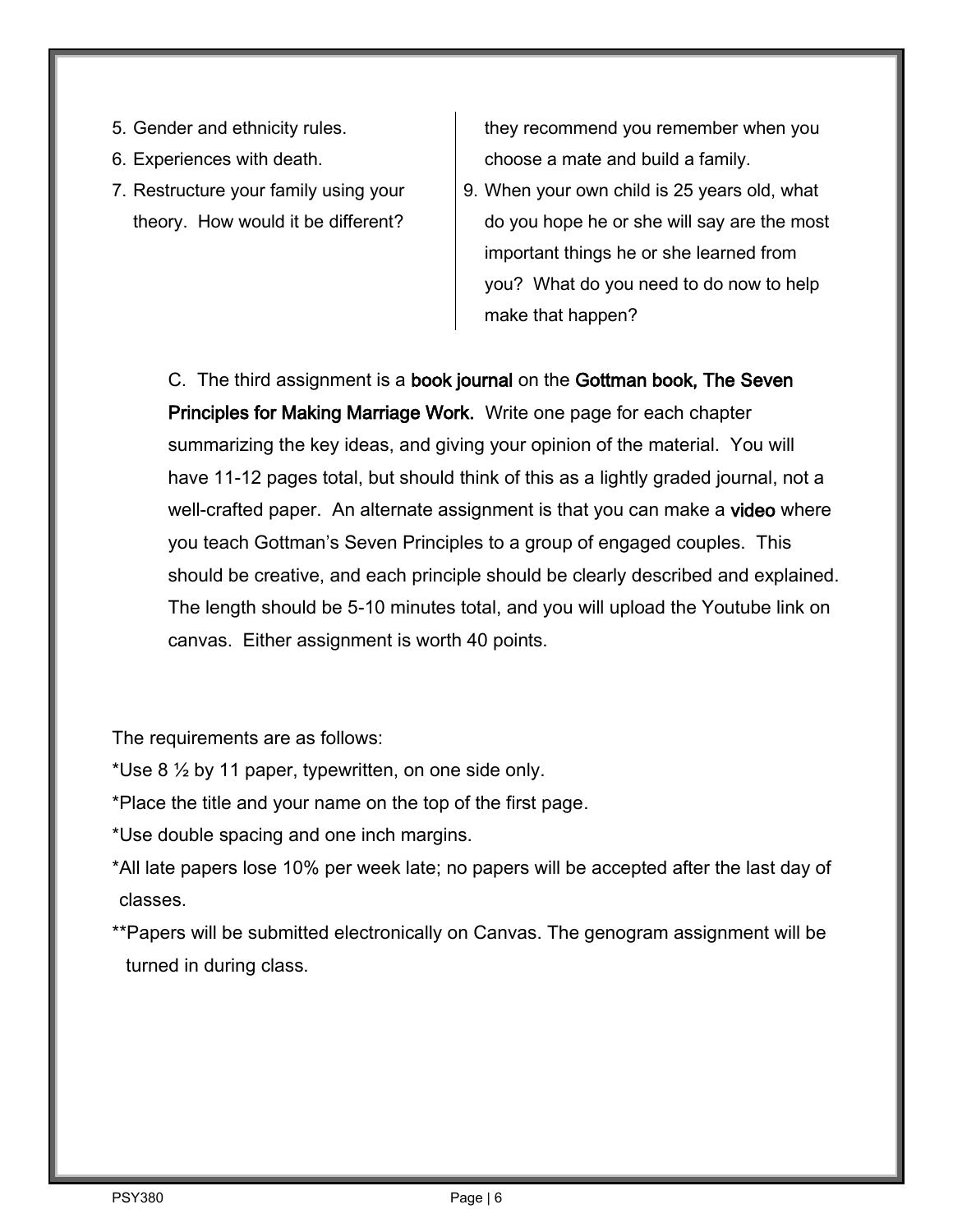## Academic Integrity and Behavioral Expectations:

This class will be conducted in accordance with the college student code of conduct and basic standards of academic honesty. It goes without saying that any forms of cheating, plagiarism, or other forms of academic dishonesty are not acceptable and will severely impact your grade and any future letters of recommendation. Is it really worth it? Part of my job is to help create a positive learning community. If you repeatedly have a negative impact on that community, I reserve the right to lower your final grade by one letter grade. Ultimately, everyone has to choose whether they will contribute or break down community, and I invite you to be a contributor.

Attendance is a critical component of this course. Much of the learning comes from class discussion and material not covered in the book. That is why the PLNU attendance policy will be closely followed. Please note that only Provost approved, university-sponsored activities are excused and personal reasons such as illness or family events are not.

Of course we all have personal reasons why missing class might be necessary, and so each student receives four personal absences. At the end of the semester, each unused absence will be converted into an extra credit point (yes, you can get four extra credit points simply by attending class each day.) Each unexcused absence or tardy beyond four will be minus three points. If absences are excessive, the student may be dropped from the class.

### I am asking you not to use laptops:

I strongly recommend not using laptops in class. The reasons are three fold:

1. It is hard to not check other things, which impairs your learning. You most likely are not aware of the impairment, but the research is quite clear.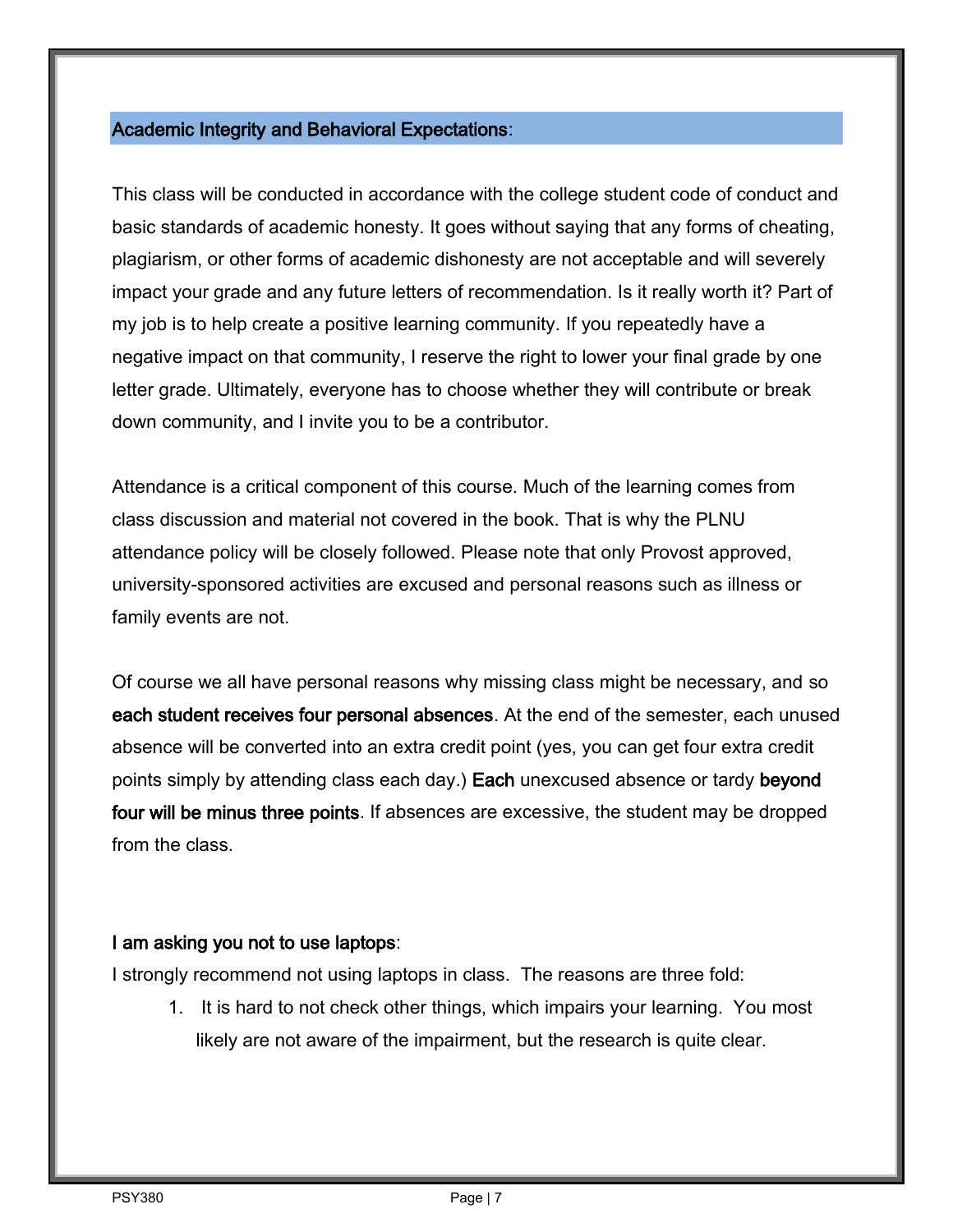[http://www.slate.com/articles/health\\_and\\_science/science/2013/05/multitaskin](http://www.slate.com/articles/health_and_science/science/2013/05/multitasking_while_studying_divided_attention_and_technological_gadgets.html) [g\\_while\\_studying\\_divided\\_attention\\_and\\_technological\\_gadgets.html](http://www.slate.com/articles/health_and_science/science/2013/05/multitasking_while_studying_divided_attention_and_technological_gadgets.html)

- 2. Even if it doesn't impair your learning, it impairs others learning. <http://www.sciencedirect.com/science/article/pii/S0360131512002254>
- 3. You write more but learn less. Writing your notes creates synthesis which increases your learning. [http://pss.sagepub.com/content/early/2014/04/22/0956797614524581.abstrac](http://pss.sagepub.com/content/early/2014/04/22/0956797614524581.abstract) [t](http://pss.sagepub.com/content/early/2014/04/22/0956797614524581.abstract) [http://chronicle.com/blogs/linguafranca/2014/08/25/why-im-asking-you-not-to](http://chronicle.com/blogs/linguafranca/2014/08/25/why-im-asking-you-not-to-use-laptops/?cid=at&utm_source=at&utm_medium=en)[use-laptops/?cid=at&utm\\_source=at&utm\\_medium=en](http://chronicle.com/blogs/linguafranca/2014/08/25/why-im-asking-you-not-to-use-laptops/?cid=at&utm_source=at&utm_medium=en)

So I am asking you not to use laptops unless you need or strongly prefer a laptop to take notes. In that case talk to me and we will make that work.

## Academic Accommodations:

While all students are expected to meet the minimum academic standards for completion of this course as established by the instructor, students with disabilities may require academic accommodations. At Point Loma Nazarene University, students requesting academic accommodations must file documentation with the Disability Resource Center (DRC), located in the Bond Academic Center. Once a student files documentation, the Disability Resource Center will contact the student's instructors and provide written recommendations for reasonable and appropriate accommodations to meet the individual needs of the student. This policy assists the university in its commitment to full compliance with Section 504 of the Rehabilitation Act of 1973, the Americans with Disabilities (ADA) Act of 1990, and ADA Amendments Act of 2008, all of which prohibit discrimination against students with disabilities and guarantees all qualified students equal access to and benefits of PLNU programs and activities.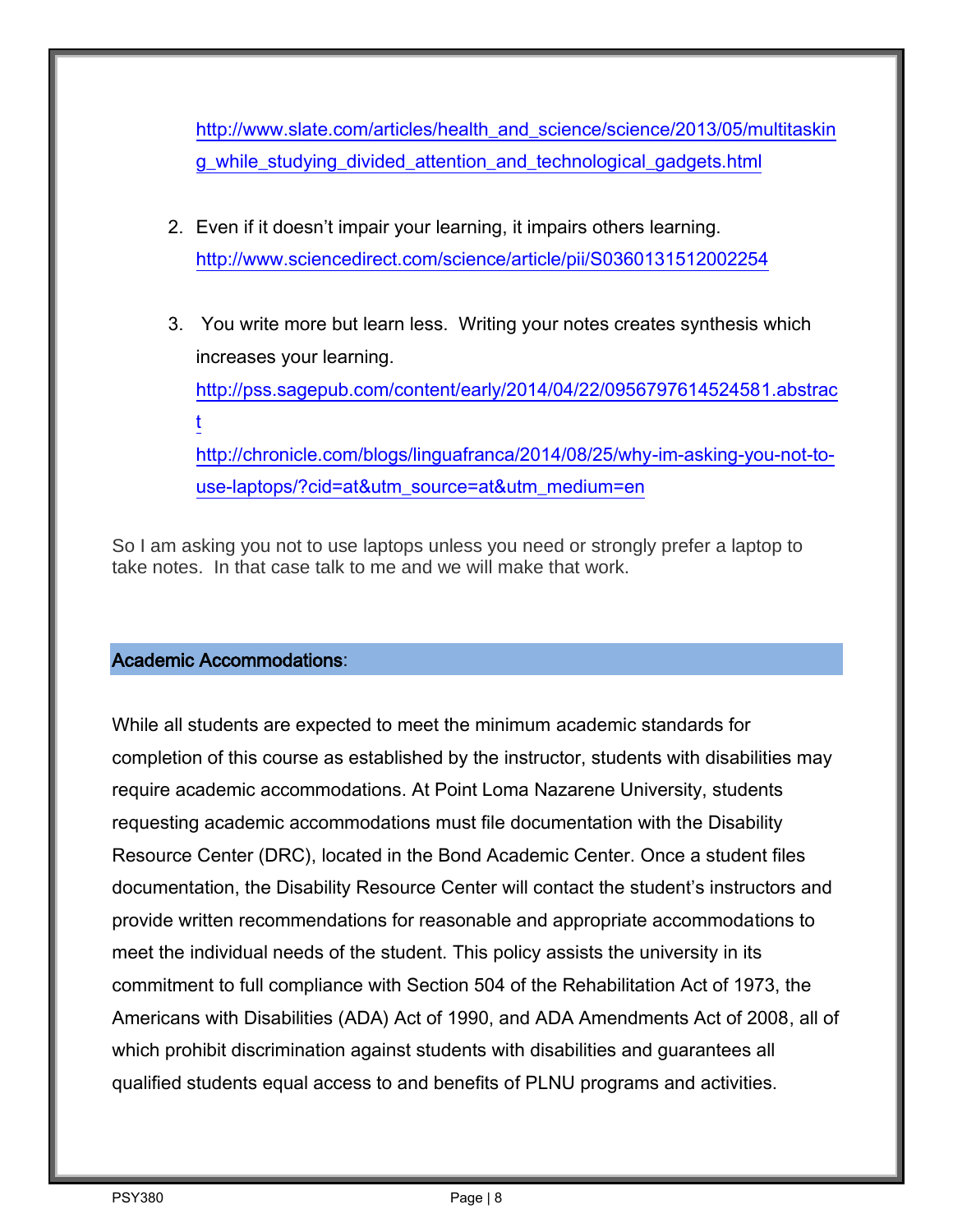Office Hours: Make appointments directly with the professor or see posted office hours on the office door.

**Tutoring**: The PLNU Tutorial Center is available free of charge for all current, **undergraduate** PLNU students. It offers tutoring for most subjects, as well as for general help with paper editing, study skills, etc. The Tutorial Center is located on the south end of Bond Academic Center, next to the Study Abroad offices. Tutoring is available by appointment only, may be arranged in person at the Tutorial Center, over the phone at (619) 849 2593, or via email at [TutorialServices@pointloma.edu.](mailto:TutorialServices@pointloma.edu)

FERPA. In compliance with federal law, neither PLNU student ID nor social security number should be used in publically posted grades or returned sets of assignments without student written permission. This class will meet the federal requirements by distributing all grades and papers individually. Also in compliance with FERPA, you will be the only person given information about your progress in this class unless you have designated others to receive it in the "Information Release" section of the student portal. For more information on undergraduate policies, please go to http://catalog.pointloma.edu/content.php?catoid=8&navoid=864.

### Helpful Websites:

The course syllabus and course readings are posted on Canvas: canvas.pointloma.edu Log in using your PLNU username and password.

This site shows information on the marriage education movement; there are great articles and a description of their annual conference:

[www.smartmarriages.com](file:///C:/Documents%20and%20Settings/jwu/Local%20Settings/Temporary%20Internet%20Files/Content.Outlook/B5BAY09F/www.smartmarriages.com)

Tips for psychology majors (including getting into graduate school): <http://www.psychwww.com/index.html>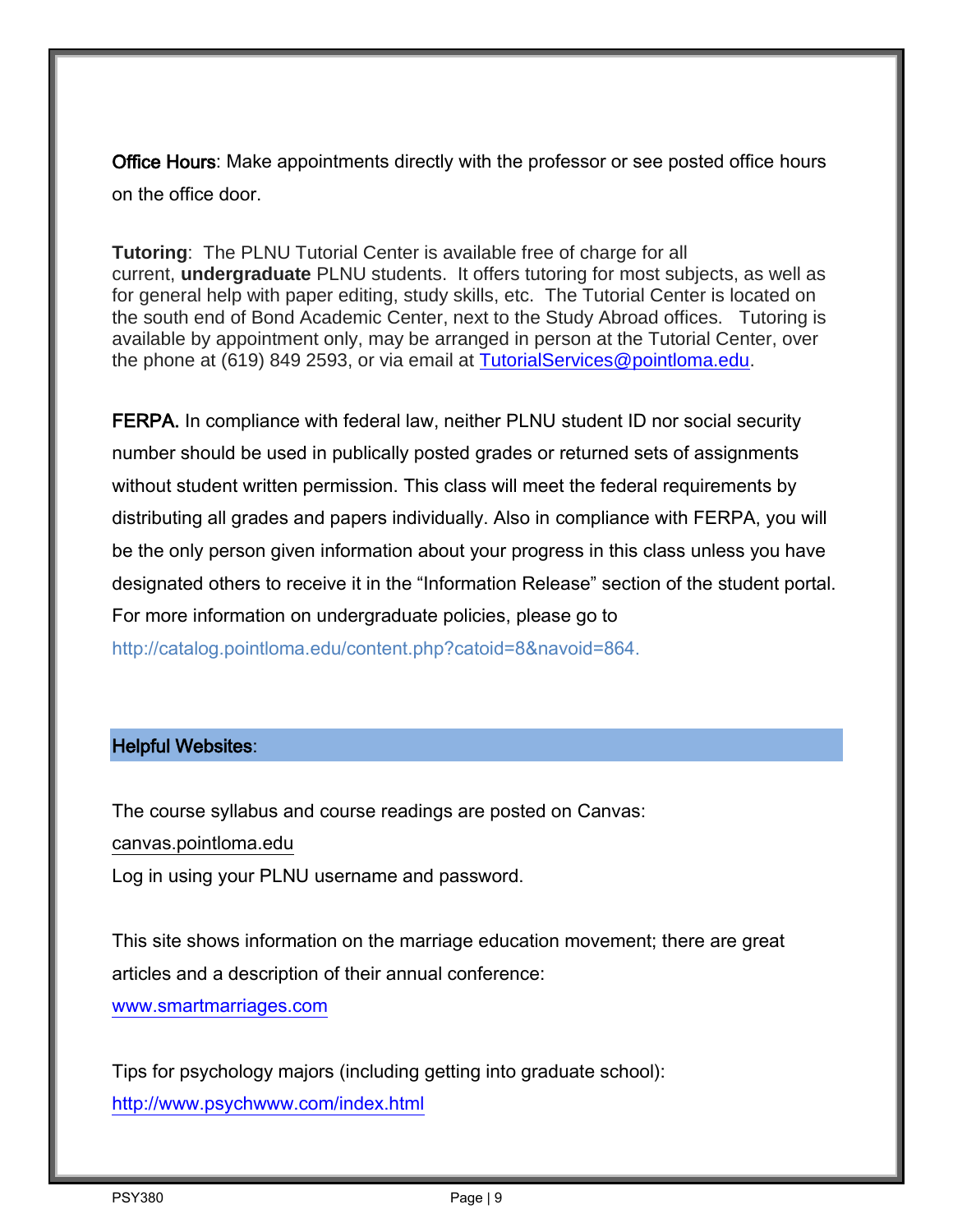Careers in psychology <http://careersinpsychology.org/>

Video resources on marriage: <http://www.marriageuncensored.com/showGlobalE.php>

# Catalog Description:

Introduction to the normative stages and crises affecting families over the life span and to the major theories of family and marital psychotherapy. Emphasis on how various models work with relational systems to facilitate development through times of crisis and developmental transition. Also focuses on therapeutic issues of substance abuse and on legal issues involved in child, spousal, and elder abuse. Family developmental theories are applied to community organizations in order to assist students in understanding how system principles are used in community consultation.

The professor reserves the right to change the syllabus at his discretion.